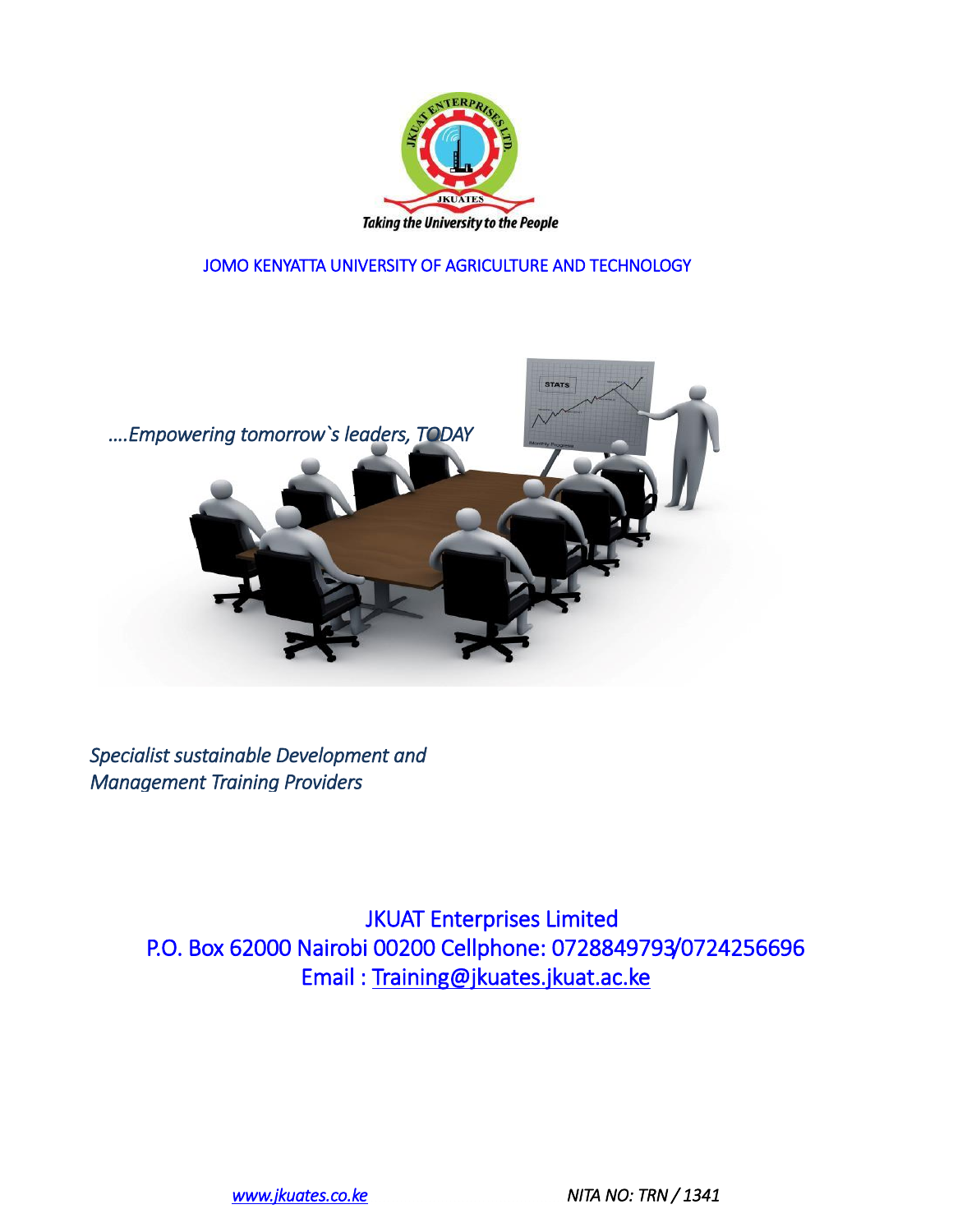## TRAINING NEED ANALYSIS

Training Needs Analysis (TNA) is defined as the "Identification of training requirements and the most cost effective means of meeting those requirements". A TNA should always be performed where a major new development in policy, equipment acquisition or procedures is deemed to have potential impact upon the current training regime.

At JKUATES, we see training as skill acquisition concepts or attitudes that must result in improved performance within the job environment. As such, we take training needs analysis very seriously, which looks at each aspect of an operational domain so that the initial skills, concepts and attitudes of the human elements of a system can be effectively identified and appropriate training can be specified.

Our training needs analysis process covers:

- Review of current training
- Task analysis (of new or modified system)
- Identification of training gap
- Statement of training requirement
- Assessment of training options
- Cost benefit analysis of training options

The role of training needs analysis is to build a formal bridge between the available design data / training media and training objectives, in order to facilitate the transfer of training elements into the operational environment. This helps us to ensure that we do not just provide training programmes / schedules to our deserving clients, but identify the initial need for training.

JKUATES has considerable experience of successfully employing the accepted techniques applied to the development of training systems in both the public and private sectors. Most importantly, properly executed TNA prevents the waste of scarce economic resources; such corporate time, finances and human resource, as our final training component becomes need oriented.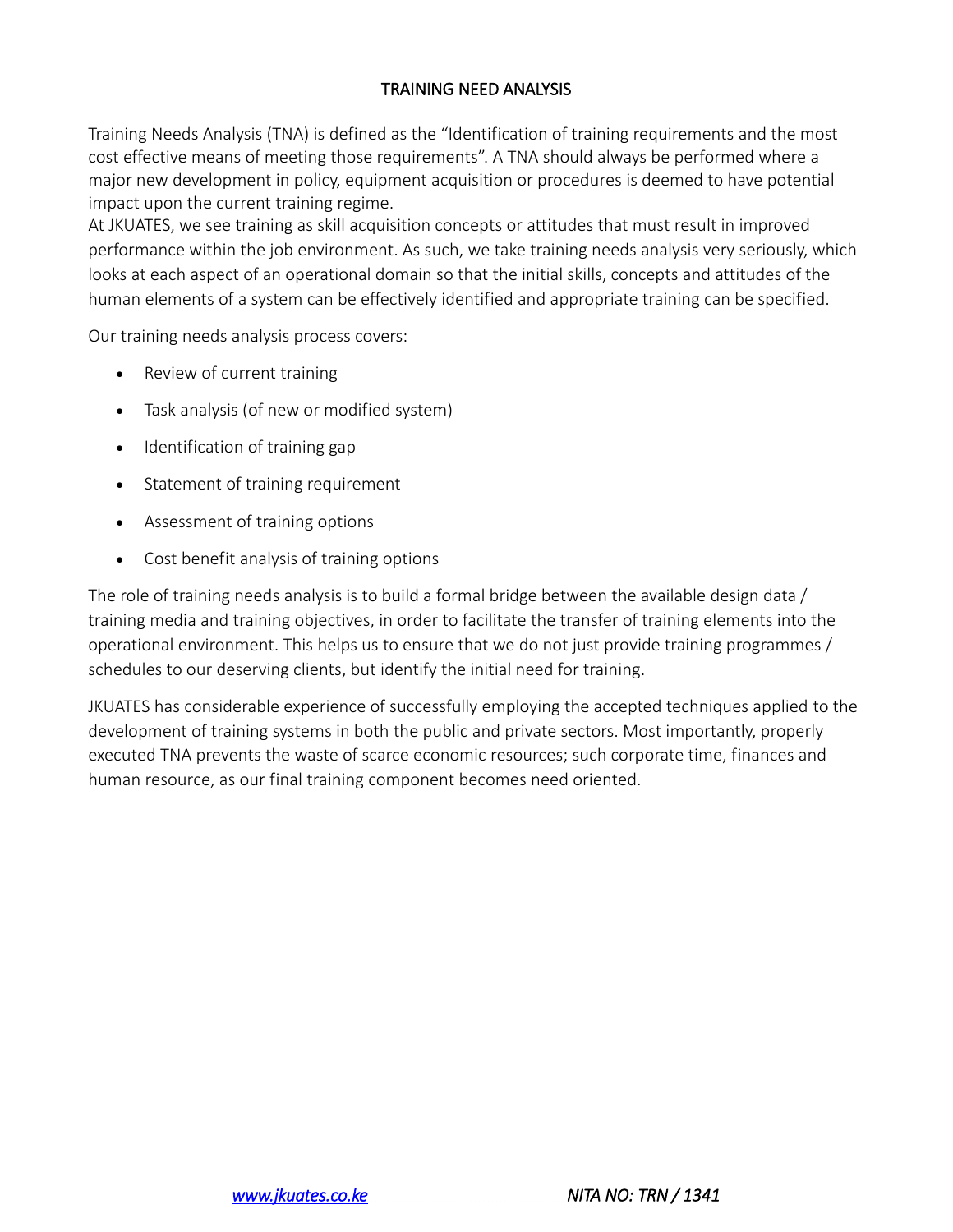## We provide a wide range of programmes which include the following and more!!!

| <b>ICT TRAININGS</b>                                                                                                                                                                                                            |                                                                                                                                                                                                                                        |
|---------------------------------------------------------------------------------------------------------------------------------------------------------------------------------------------------------------------------------|----------------------------------------------------------------------------------------------------------------------------------------------------------------------------------------------------------------------------------------|
| Java Programming<br>ICDL digital Marketing<br><b>ICDL Workforce and Professional</b><br>Project planning and management<br>Project monitoring and Evaluation<br>Data Science & Analytics                                        | Cyber Security and Ethical Hacking<br>Electronics Records Management<br><b>Cyber Security Awareness</b><br>Digital Literacy & computer use<br>Spreadsheet Skills for Professionals<br>Prosci Database Training                         |
| LOGISTICS AND PROCUREMENT                                                                                                                                                                                                       |                                                                                                                                                                                                                                        |
| Fleet Management, Defensive Driving and Road<br>Safety<br>Environmental Impact Assessment, Auditing and<br>Management strategy                                                                                                  | Public procurement, Supply chain and Contracts<br>GIS Application In planning and Resources<br>Management<br>Energy Management and Sustainable<br>Development                                                                          |
| ADMINISTRATIVE SKILLS DEVELOPMENT                                                                                                                                                                                               |                                                                                                                                                                                                                                        |
| Administrative and office skills<br>Basic financial accounting and management<br>Business proposal writing<br>Effective meeting management                                                                                      | Organisation skills development<br>Social media in a work place<br>Executive & personal assistants programme                                                                                                                           |
| CAREER DEVELOPMENT AND IMPROVEMENT                                                                                                                                                                                              |                                                                                                                                                                                                                                        |
| Strategies for creative problem solving<br>Developing corporate creativity<br>Developing new digital work skills<br>Managing entrepreneurial skills<br>Effective interpersonal skills                                           | Negotiation skills<br>Personal branding and corporate culture<br>management<br>Time management                                                                                                                                         |
| HUMAN RESOURCE DEVELOPMENT                                                                                                                                                                                                      |                                                                                                                                                                                                                                        |
| New employees development<br>Managing generation gaps in work place<br>Health and safety at a work place<br>HR hiring techniques and strategies<br>Human resource management<br>Ethics and Integrity<br><b>Customer Service</b> | Talent development and management<br>Train-The-Trainer programmer<br>Managing workplace Diversity<br><b>Business succession planning</b><br>Employee motivation and recognition skills<br>Change management<br><b>Public Relations</b> |
| PERSONAL DEVELOPMENT                                                                                                                                                                                                            |                                                                                                                                                                                                                                        |
| Anger management<br>Critical thinking skills development<br>Understanding emotional intelligence<br>Effective goal setting and implementation                                                                                   | Public presentation skills<br>Stress management<br>Managing work life balance<br>Retirement Planning & Pension Management                                                                                                              |
| SALES AND MARKETING MANAGEMENT                                                                                                                                                                                                  |                                                                                                                                                                                                                                        |
| Sales and marketing management                                                                                                                                                                                                  | Business presentation skills                                                                                                                                                                                                           |